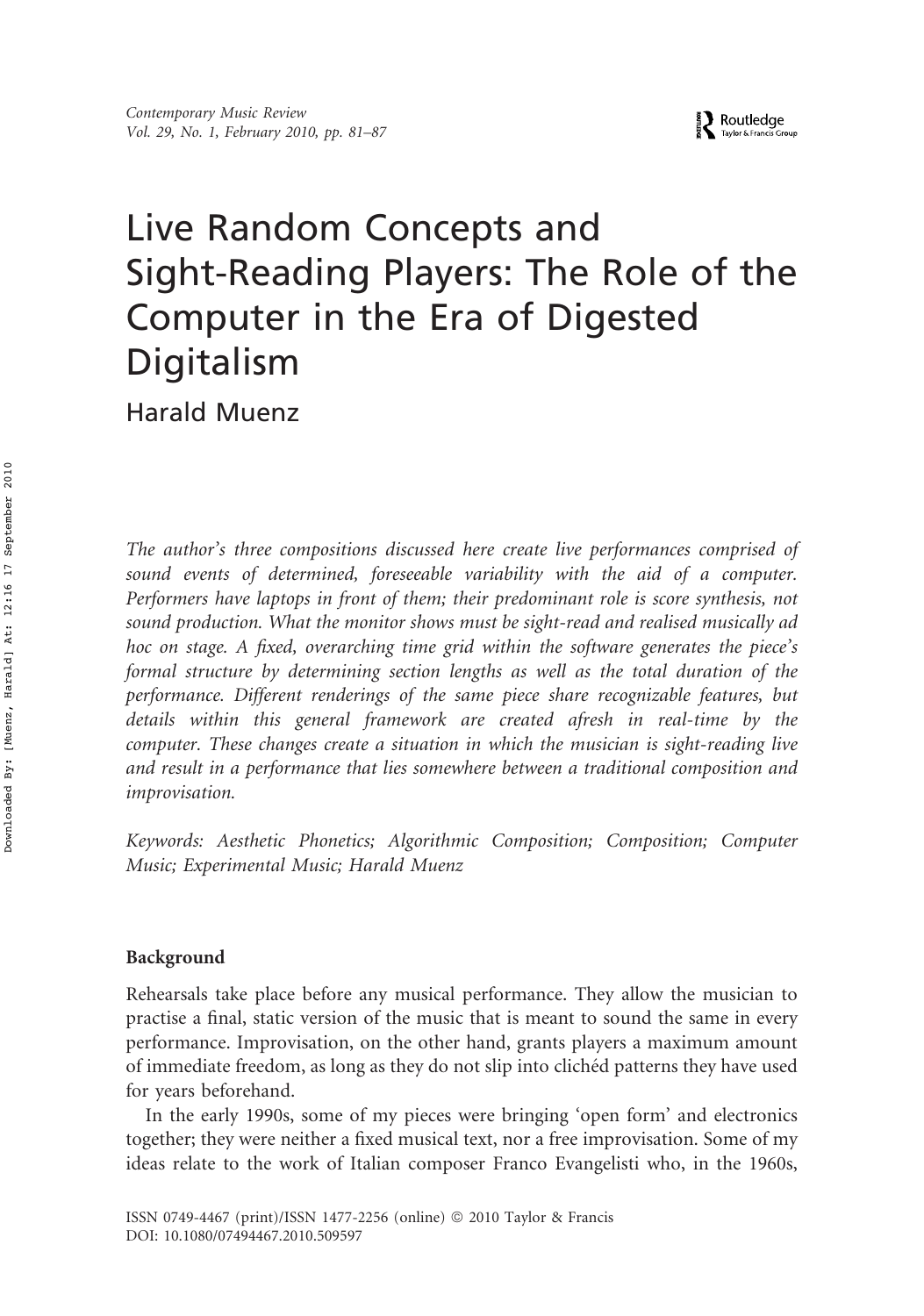#### 82 H. Muenz

envisioned a new soundworld that would permit 'instantaneous composition' aided by electronic means; he also made a clear distinction between the terms 'aleatoric' and 'random' (Evangelisti, 1991, p. 29; Muenz, 2002, pp. 7–11).

# deChiffrAGE (1993) for Sight-Reading Speaker and Random-Controlled Laptop Computer

This piece was conceived as an obituary for John Cage. The premiere of the German version took place in the commemorative concert 'Not wanting to say anything about John' on 4 December 1993 at the Kunstverein in Cologne, organized by the Cologne chapter of the International Society for Contemporary Music, with Marcus Windhagen as the speaker. Other performances have included Czech, English, Polish and Italian versions.

During performance, a laptop on stage transforms the given text within programmed time brackets through different compositional stages. Since the engine does not understand the text, and operates randomly, it assembles the linguistic material independent of context. Vestiges of sense appear like in a distorting mirror, with the audience perceiving the material as oscillating between speech semantics and music.

Any pre-existing text may be used by the software.<sup>1</sup> It becomes misshapen first on the level of individual letters, then at syllable level, then at word level. Finally, a short excerpt from the original text appears, in unmodified form, with the words separated by rather long pauses. This progression towards recognition of linguistic meaning is common to all performances of *deChiffrAGE*; it guarantees that the piece becomes increasingly semantic. However, in the end, listeners are again unable to understand the meaning of the speech (Muenz, 2004, p. 64).

deChiffrAGE constitutes my point of departure for a whole series of compositions that play with the audience's perception of music and speech. Over the past seventeen years, numerous performances have taken place and listeners report continuously questioning themselves on whether they hear linguistic snippets in the sphere of word-semantics or music in the sense of a pitched and articulatory signal. deChiffrAGE touches on the fact that, on a neurological level, 'the two domains may have a substantial degree of overlap' (Patel, 2008, p. 86). The semantic level of speech, which is in the foreground in everyday conversations, is being obfuscated drastically and the brain oscillates back and forth between different modes of perception. Achieving this state of ambiguity seems an important factor for keeping the listener's attention over the 7½ minutes deChiffrAGE lasts.

deChiffrAGE became a crucial point in my artistic development because I had created a kind of 'anti-music' by essentially jettisoning in a radical way everything that has to do with music (see also Nonnenmann & Muenz, 2004, p. 61). A 'piece' still exists despite the fact so many traditional determinants for the terms 'music' and 'composition' are absent. These terms, so much a part of traditional music, are rarely questioned, but *deChiffrAGE* demonstrates that they are not necessary for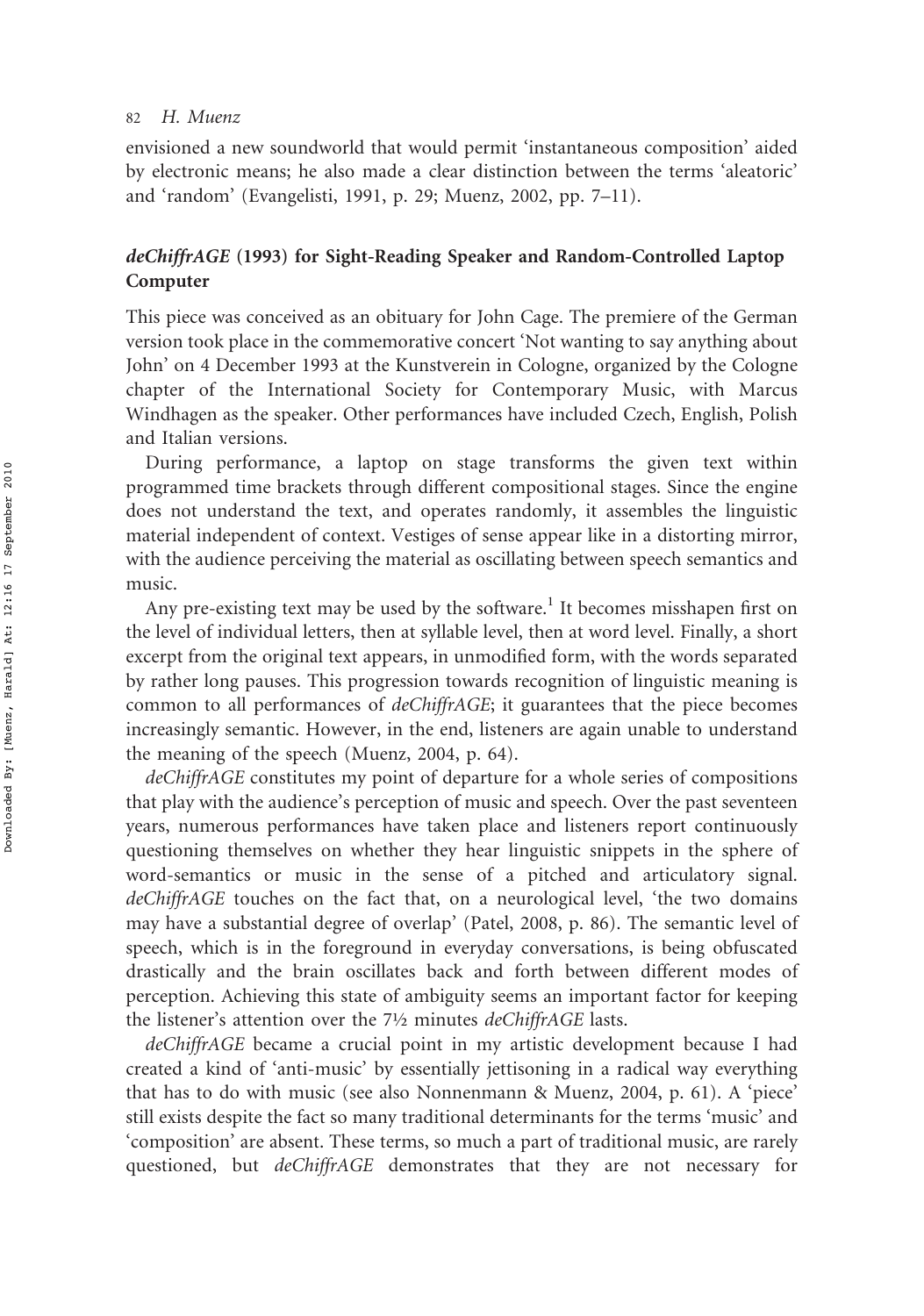## Contemporary Music Review 83

constituting music. Spoken text serves as the sole musical material. What is being read is not a traditional manuscript. Conventional semantics and the communicative function of speech are consciously destroyed. The piece does not employ any trained instrumentalists or singers; anyone who can read text from a monitor may perform the piece. deChiffrAGE does not have a fixed score; this is codified within the computer program I wrote and the resulting on-screen notation is extremely variable.<sup>2</sup> No two performances are the same. The computer outputs what the speaker should read in real-time. The piece questions the role of rehearsals and the traditional concept of the composer bringing about 'logic coherence' in music. Context appears only in the audience's mind, with each listener creating their own musical meaning.

deChiffrAGE explores new modes of perception. Using real-time chance operations and sight-reading, deChiffrAGE represents a different approach from Cage's text works (such as Silence, Writing for the Second Time through Finnegans Wake, or Roaratorio) by excluding fixations that normally occur through practising and rehearsing. Still, the outcome of the piece is not an improvisation.

An extended version called *de[ux]ChiffrAGE* was premiered in 2004. Two performers sit at a table, each with a laptop running deChiffrAGE, and try to establish a dialogue from text material that is generated independently on their computer screens. This creates a grotesque prosodic interaction.

I have continued to work with de-semanticized speech in my music (see Muenz, 2004). *deChiffrAGE* ultimately also led to the foundation of my 'artistic speech art trio' sprechbohrer in 2004, which specializes in performing pieces that blur the lines between experimental literature and music.

# standArts (1996) for Sight-Reading Clarinet Player and Random-Controlled Laptop Computer

This project was realized in close cooperation with Volker Abel (for details on his research see Abel, 1992 and Abel et al., 1992), who did the programming work. The premiere took place in 1996 in the *horen-sehen* concert series at the museum *Kolumba* in Cologne with the dedicatee David Smeyers playing the clarinet.

In *standArts*, my goal was to apply the *deChiffrAGE* concept to instrumental music. During the performance, a clarinettist sight-reads what the computer generates in realtime. In line with my 'open' compositional thinking, and instead of utilizing traditional musical notation, I used a series of stylized pictograms (icons) to represent fundamental musical parameters. These icons fall into three categories: 'basic phenomenon' (sustained vs. accented sound, sound patterns), 'sound quality' (single note, dyad, multiphonics, side noise, etc.), and 'inner pulsation' (trill, flutter tongue, vibrato).

Pitch, dynamics, articulation and connectedness/disconnectedness between two events are represented graphically as well. All icons were designed with a sight-reading musician in mind, and are meant to serve as 'models for musical behaviour'. Later I employed similar icons in printed scores (e.g. Seven Graphic Sheets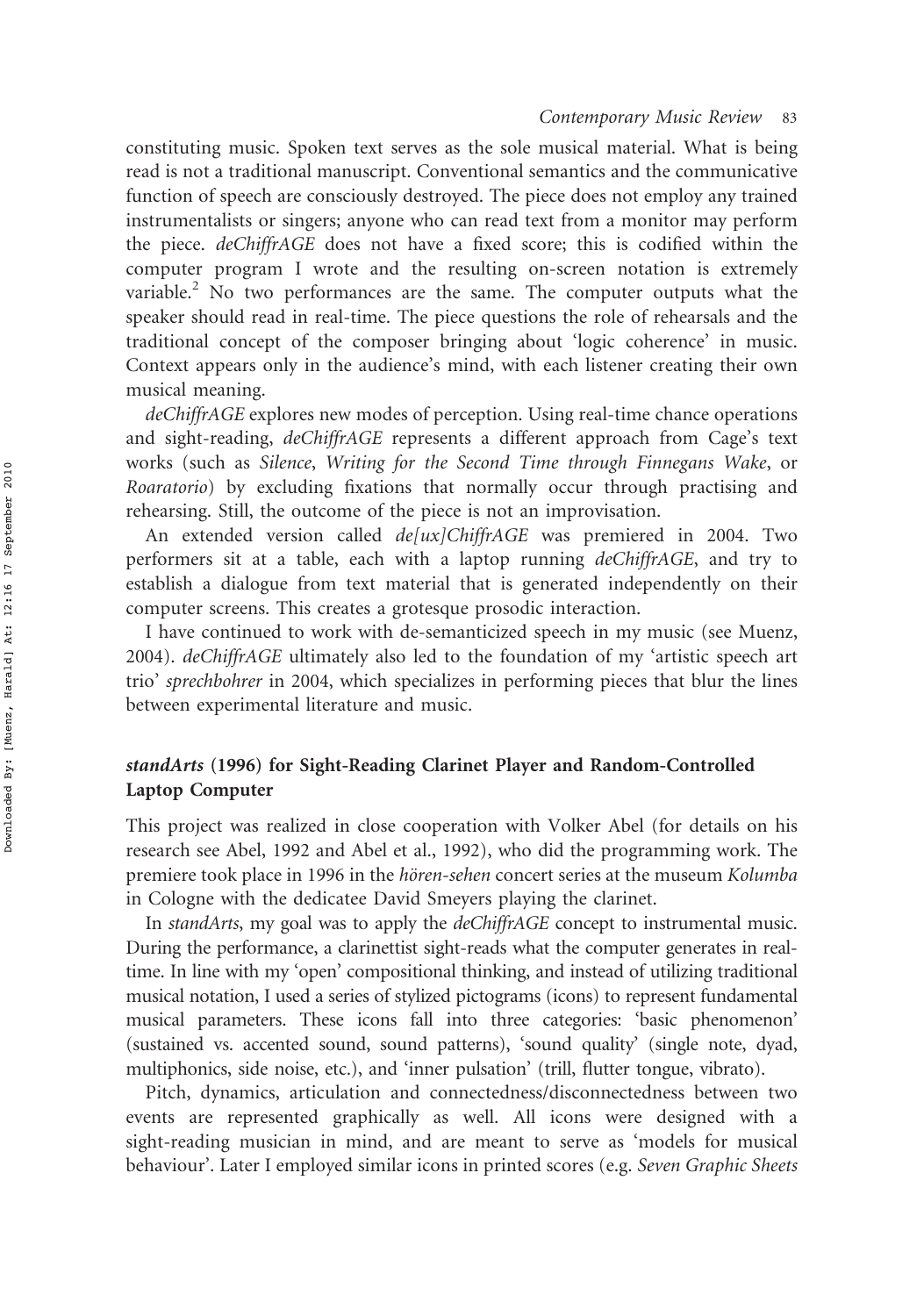

Figure 1 Screenshot from Harald Muenz's *standArts* for sight-reading clarinet player and random-controlled laptop. The central set of icons requires a G3 stop raised by a  $\frac{1}{4}$  tone held for  $3''$  in  $\mathbf{p}$ . The icons in the upper row ask for an initially accentuated (left) mere noise sound (rectangular note head) to be played senza vibrato (right, the shaded icon indicating it has already been present in the preceding event). Icons with an arrow suggest a gradual change of the given parameter; in this case vibrato must be constantly added.

[1996/97] and ope-seynsu. (n)one sound installation for piano and random controlled CD [2001]). Without allowing free improvisation, they codify basic musical phenomena in a binding way, while still entrusting many performance details to the player. A manageable number of icons relating to different parameters are shown simultaneously on the screen; they are to be realized instantly and replaced by new ones.

'Normal' clarinet tones appear alongside extended techniques such as flutter tongue, multiphonics, or breath noises. By shifting the weighting between sounding events and rests towards the latter, events are singled out, forcing the listener's attention onto their inherent qualities and preventing the creation of overarching traditional 'musical tension' (see Muenz, 1996, p. 49).

#### The SelfComposer (1999–2002) for Sight-Reading Oboe Player with a Laptop

The SelfComposer was again realized with Volker Abel, with kind financial support from the Kunststiftung NRW foundation and the aid of Simon Strasser, oboist of Ensemble Mosaik (Berlin), who performed the premiere in 2002 at their Audible Interfaces Festival in Berlin. $3$  Here, an oboist plays the computer-generated material on stage a prima vista from the screen of a laptop computer, which shows pitches in a traditional manner, while durations are given as a special form of space notation. A running cursor indicates the current tempo.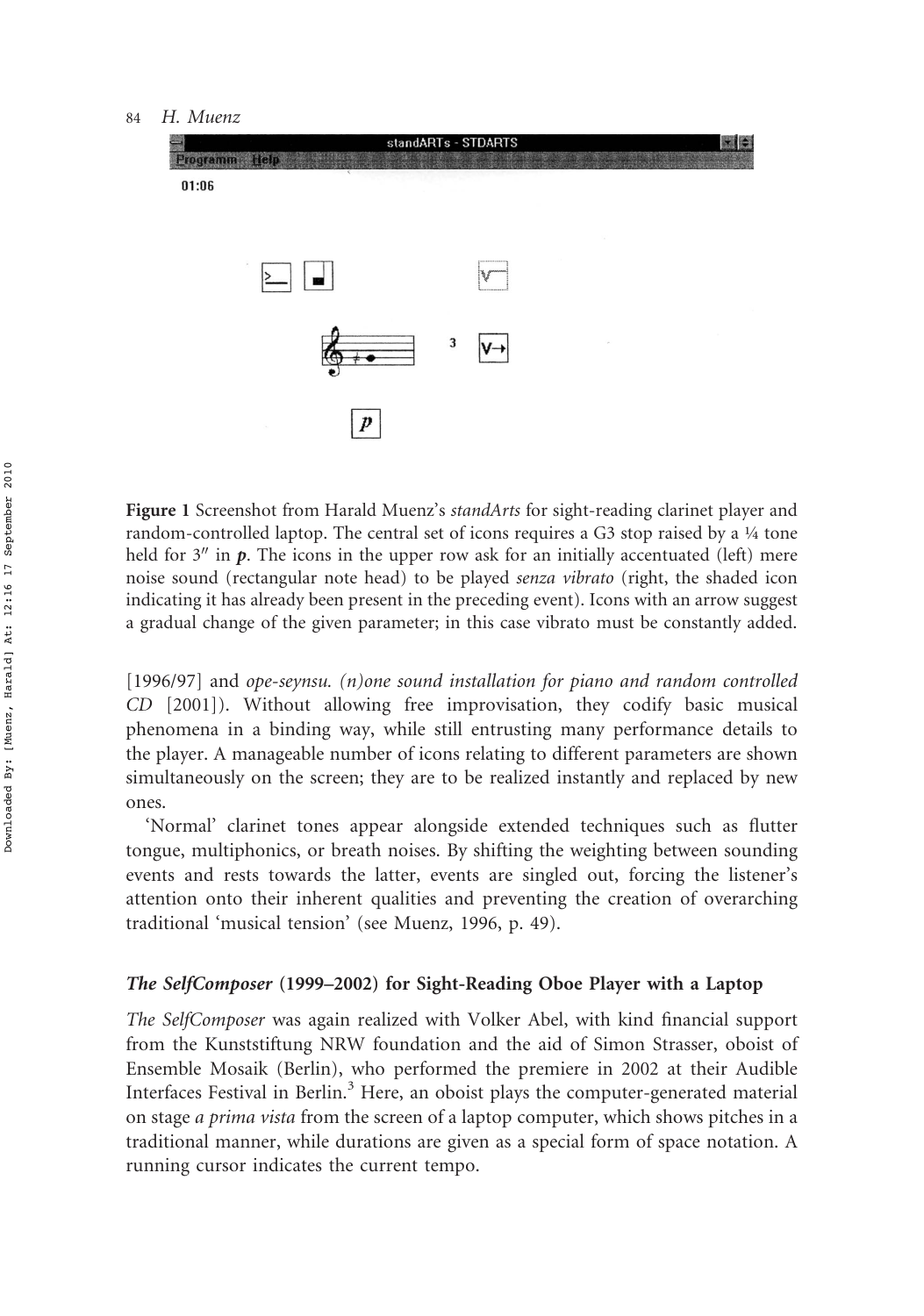What happens in principle, from a compositional point of view, involves an intermittent series of formal blocks in alternating tempos, one accelerating and one slowing down over the course of the piece. As basic material, 23 short extracts from the orchestral repertoire for the oboe are stored inside the computer. These excerpts are drawn from notoriously difficult passages of the operatic and concert repertoire, the kind that would be presented in orchestral auditions. The selection comprises, among others, Bach (Matthäuspassion, Aria no. 20), Beethoven (3rd Symphony, 2nd movement), Brahms (Violin Concerto, 2nd movement), Smetana (The Bartered Bride, Overture).

Without directly revealing the original score, the computer selects two of the pre-stored test pieces and generates new melodic lines from these 'beautiful passages' (see Adorno, 1984) by combining them in various ways and displaying the results on the screen. Many of these choices are random, and therefore the wind soloist never knows what will appear next, and must sight-read the displayed notes in real-time.

During several sections, the computer enters into competition with the player. First, it plays in unison with the oboe, the second time it adds microtonal content to what the oboe is playing. During its next appearance, the computer complements the player through imitation. Finally, to top it all off, the tin-canlike object suddenly clangs in virtuous figurations, too quick for the oboe to match, thus creating a felicitous contrast to some particularly slow belcanto notes played by the musician.

On an aesthetic note, my critical approach to 'computer music' examines the notions of technical perfection and compositional craftsmanship in the age of mechanical reproduction: there is a gap between the human struggle to make music and the artificial grace of machine-produced sound.



Figure 2 Screenshot from Harald Muenz's The SelfComposer for sight-reading oboe player with a laptop. Rhythm is given in space notation; the tiny 'commas' indicate a  $1<sup>0</sup>$  time ruler. The long horizontal line is the running cursor indicating tempo and actual playing position.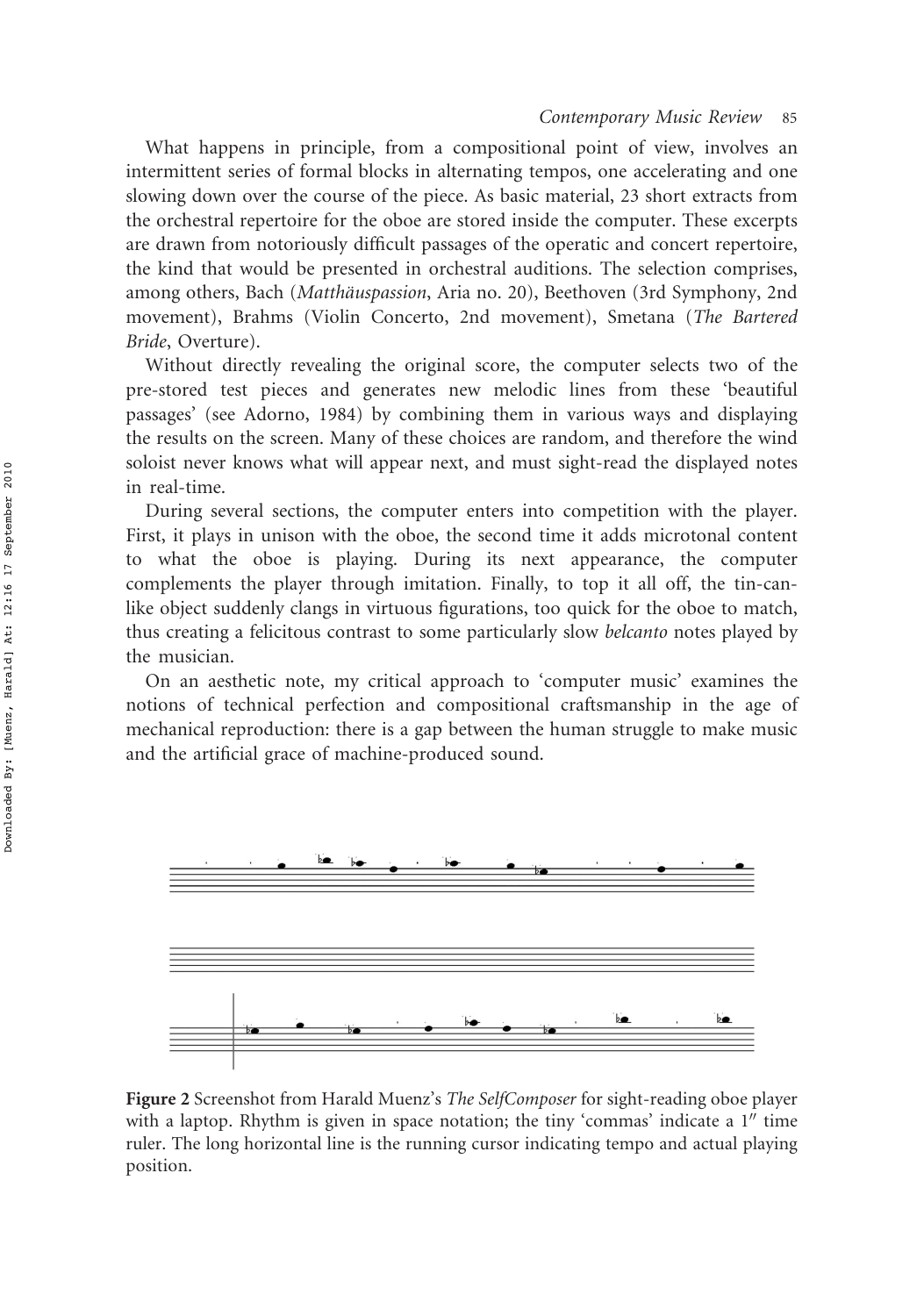## Conclusions

Increasing the amount of freedom available to composers, performers and the audience during a traditional concert led me to focus on the impact real-time notation has on the performer. Spontaneous reactions fill gaps in the notation; practising details is not possible. This may be seen as a criticism of 'rehearsal culture', but free improvisation is never intended: the pieces require careful preparation by the musician to familiarize themselves with the notation and flow of the performance.

The aura of 'pure' concert music is partially abandoned; the term 'concert installation' could be applied. Performers appear on stage in concert clothing, with dress suit and white shirt. The use of a laptop is key. The musicians appear with their instruments and a laptop under their arms; they put it down, open it, and play whatever is displayed. This is a behavioural pattern similar to businesspeople working on their spreadsheets; for many, computer music has become business-like.

Many issues 'between the fallible-corporeal and the fixed-disembodied' in so-called interactive computer music have been addressed recently (Croft, 2007, p. 59). My 'live random concepts' reflect a different critical approach. I feel a moral imperative to criticize any blind positivism that has invaded electronic music and can sadly even be found in many 'scholarly' articles on the topic. Heinz-Klaus Metzger's bon mot 'the rank of an artist is not being measured by what he creates, but by what he abolishes' (Metzger, 2003) might serve as an explanation as to how I came to create 'fields of rubble' from which to begin again as a composer. Such radical language could be easily identified with my provocative mood when I was realizing deChiffrAGE nearly twenty years ago (see Muenz, 1996). However, the rampant objectification of art still disturbs me, especially when it occurs in combination with digital means of production.

The question whether a composer should take anything for granted (Muenz, 2009, p. 41) was an essential driving force behind my pieces from 1992 to 2005, in which I tried to challenge conventional notions about music, work, score, notation, and even the composer himself. But what does such a notion of 'avant-garde' mean today after modernism, experimentalism, postmodernism (and other -isms) have been digested? Couldn't one, in the meantime, call this an escape into a highly protected and, paradoxically, ultimately idyllic refuge? Consequently, over the last few years, I have thoughtfully explored instrumental music in traditional score format, without the use of any electronic or phonetic forces. The challenge to work with pitches and chords, rhythms and instruments is not meant as a return from 'non-music' to 'real music', but as research into new opportunities that might exist to create 'anti-music' with 'musical' means.

#### **Notes**

[1] I personally always stick to the same text, which is the beautiful obituary for John Cage written by Helmut Lachenmann. It fits deChiffrAGE well, since it contains an ironic view of the situation, which we are experiencing during the performance of the piece. In essence, Lachenmann claims that Cage's 'disciples' have seized the American composer and are